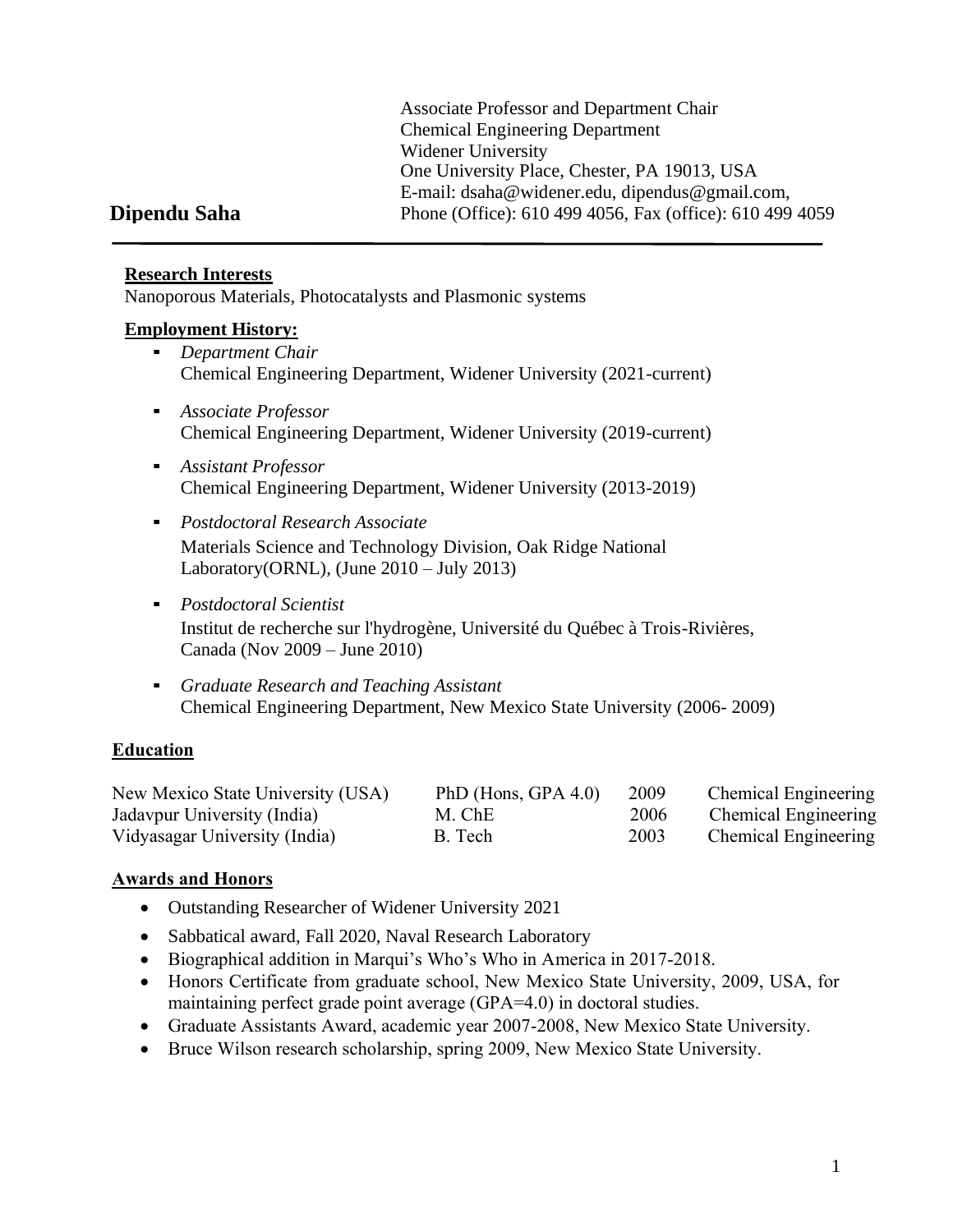## **Research Grants and Proposals**

- "Sustainable Conversion of Wood Wastes into 3D Printed Hydrochar", USDA Forest Service (Proposal under review) PI: D. Saha
- "Rapid Mineralization of PFAS on the nanofibers  $Fe^{3+}$ -doped Carbon Nitride", EREF (preproposal under review) PI: D. Saha
- "Adsorptive separation of light paraffin and olefins in  $Ag(I)$  and  $Cu(I)$  grafted microporous carbons", American Chemical Society sponsored Petroleum Research Fund (ACS-PRF), Undergraduate Research (UR), \$70,000, 2018-2021. (PI: D. Saha) Awarded.
- "Eager: Adsorptive separation of rare earth elements in DNA grafted mesoporous carbons", National Science Foundation (NSF), \$100,000, 2018-2020 (PI: D. Saha), Awarded.
- "Photocatalytic water purification under visible light: A new direction for water treatment process", U.S. Geological survey (USGS) and Pennsylvania Water Resources Research Center (PWRRC), \$22,000, 2018-2019 (PI: D. Saha) Awarded.
- "Methane Adsorption in dry and wet micro-mesoporous carbons", American Chemical Society sponsored Petroleum Research Fund (ACS-PRF), Undergraduate New Investigator (UNI), \$55,000, 2014-2016. (PI: D. Saha) Awarded.
- User-proposal to Office of Science of U.S. Department of Energy, (Center for Nanophase Materials Science/Oak Ridge national Laboratory), 2016-2017, "Sustainable Route of Synthesis of Hetero-atom Doped Carbons from Bio-mass" (PI: D. Saha). Awarded.
- Ivanhoe foundation sponsored master's thesis, "Sulfur doped nanoporous carbons for heavy metal adsorption", 2015-2016, \$5,000 (PI: D. Saha) Awarded.
- Faculty Development Award, Widener University, \$4,000, 2018-2019 (Awarded, PI: D. Saha)
- Provost Award, Widener University, \$1500, 2018-20 (Awarded, PI: D. Saha)
- Faculty Development Award, Widener University, \$3,000, 2016-2017 (Awarded, PI: D. Saha)
- Faculty Development Award, Widener University, \$4,700, 2015-2016 (Awarded, PI: D. Saha)
- Provost Award, Widener University, \$1500, 2015-2016, (Awarded, PI: D. Saha)
- Faculty Development Award, Widener University, \$4,000, 2014-2015 (Awarded, PI: D. Saha)
- Provost Award, Widener University, \$500, 2014-2015 (Awarded, PI: D. Saha)

# **Peer-reviewed publications**

# **(h-index: 28; Total Citations: 3798, as of January 2022)**

# **As Faculty from Widener University, (Aug 2013-current):**

# *\* Corresponding author*

.

1. P. Gismondi, A. Kuzmin, C. Unsworth, S. Rangan, S. Khalid, D. Saha\*, Understanding Adsorption of Rare Earth Elements in Oligo-Grafted Mesoporous Carbon. *Langmuir* 2022, 38, 203-210.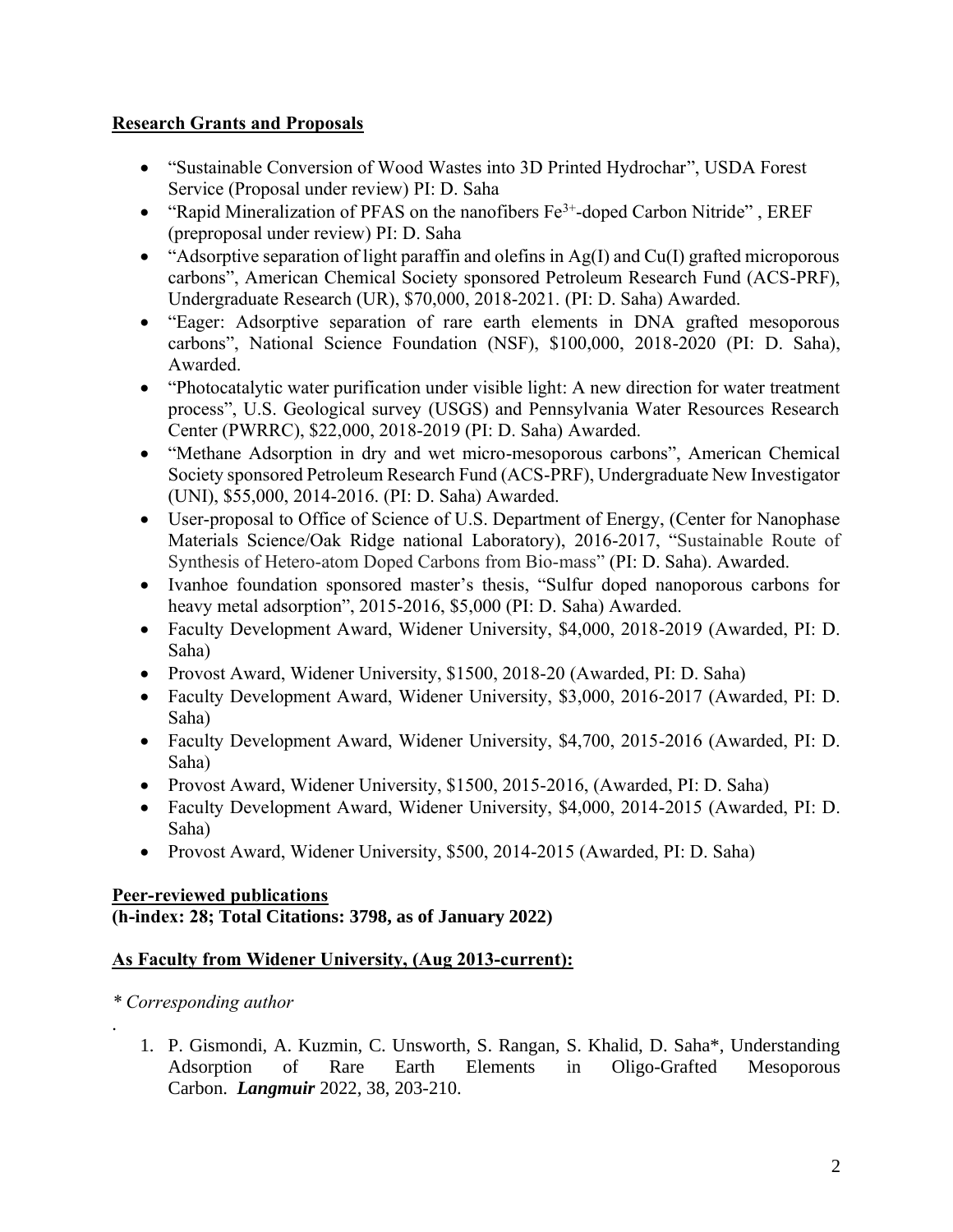- 2. D. Saha\*, M. L. Comroe, R, Krishna, M. Rascavage, J. Larwa, V. You, G. Walawander, B. Bingnear, Separation of Propylene from Propane and Nitrogen by Ag(I)-doped Nanoporous Carbons Obtained from Hydrothermally Treated Lignin. *Diamond and Related Materials* 2022, 121, 108750.
- 3. D. Saha, S. Van Bramer, S. Khan, Can Porous Carbon be a remedy for PFAS Pollution in Water? A Perspective, *J. Environmental Chem Engg*. 2021, 106665.
- 4. D. Saha\*, M. Kim, R. Babarao, P. Thallapally, Elucidating the Mechanism of Paraffin-Olefin Separation by Nanoporous Adsorbents: A Review. *iScience* 2021, 24, 103042
- 5. D. Saha\* M. Comroe, R. Krishna, S. Rangan, Synthesis of Cu(I)-doped mesoporous carbons for selective capture of ethylene from Reaction Products of Oxidative Coupling of Methane (OCM). *Microporous and Mesoporous Materials* 2021, 328, 111488.
- 6. D. Saha\*, P. Gismondi, K. W. Kolasinski, S. L. Shumlas, S. Rangan, B. Eslami, A. McConnell, T. Bui, K. Cunfer, Fabrication of Electrospun Nanofiber composite of g-C3N<sup>4</sup> and Au Nanoparticles as Plasmonic Photocatalyst. *Surfaces and Interfaces* 2021, 101367.
- 7. G. DeLuca, D. Saha\* , S. Chakraborty, Why Ag(I) Grafted Mesoporous Carbon Matrix Prefers Alkene over Alkane? An inside view from ab-initio study, *Microporous and Mesoporous Mater*. 2021, 316, 110940.
- 8. D. Saha\*, M. Visconti, R. Thorpe, Inactivation of antibiotic Resistance Genes by Ternary Nanocomposites of Carbon Nitride, Iron Oxide and Reduced Graphene Oxide, *Chemical Engg. J.* 2020, 282, 122857.
- 9. D. Saha\*, B. Toof, R. Krishna, G. Orkoulas, P. Gismondi, R. Thorpe, M. Comroe, Separation of ethane-ethylene and propane-propylene in Ag(I)-doped and sulfurized microporous carbon, *Microporous and Mesoporous Materials* 2020, vol. 299, 110099.
- 10. D. Saha\*, T.J. Hoinkis, Electrospun, Flexible and Reusable Nanofiber Mat of Graphitic Carbon Nitride for Photocatalytic Reduction of Hexavalent Chromium, *J. Colloid and Interface Sci* 2020, 575, 433-442.
- 11. C.E. Unsworth, C.C. Kuo, A. Kuzmin, S. Khalid, D. Saha, Adsorption of rare-earth elements in DNA functionalized Mesoporous Carbon, *ACS Appl. Mater. Interface*, 2020, 12, 43180-43190.
- 12. D. Saha\* C. P. Richards, R. G. Haines, N. D. D'Alessandro, M. J. Kienbaum, C. A. Griffaton, Competitive Adsorption of Lead in Sulfur and Iron Dual-Doped Mesoporous Carbons, *Molecules* 2020, vol. 25 pp 403.
- 13. M. Desipio, S. Van Bramer, R. Thorpe, D. Saha\*, Photocatalytic and Photo-Fenton activity of Iron Oxide Doped Carbon Nitride in 3D printed and LED Driven Photon Concentrator, *J. Hazardous Materials* 2019, vol. 376, pp 178-187.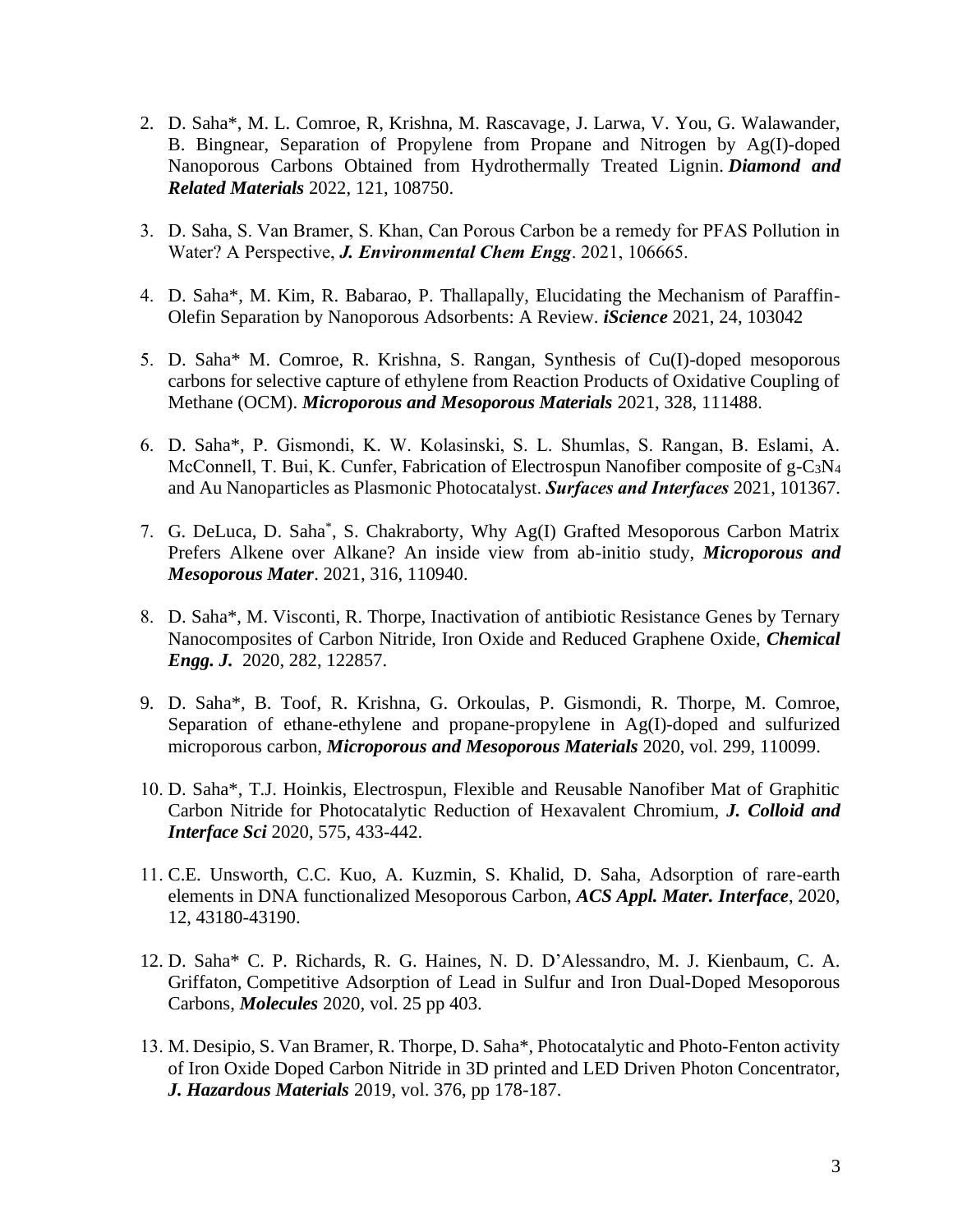- 14. D. Saha\*, M. Kienbaum, Influence of Oxygen, Nitrogen and Sulfur Functionalities on the Surface of Nanoporous Carbons for CO<sup>2</sup> Adsorption: A Critical Review, *Microporous and Mesoporous Materials,* 2019, 287, 29-55.
- 15. D. Saha\*, M. M. Desipio, T. J. Hoinkis, E. J. Smeltz, R. Thorpe, D.K. Hensley, S. G. Fischer-Drowos, J. Chen, Influence of Hydrogen Peroxide in Enhancing Photocatalytic Activity of Carbon Nitride Under Visible Light: An Insight into Reaction Intermediates, **J***. Environmental Chemical Engineering* 2018, 6, 4927-4936.
- 16. M. M. Desipio, R. Thorpe, D. Saha\*, Photocatalytic Decomposition of Paraquat Under Visible Light by Carbon Nitride and Hydrogen Peroxide, *Opti***k** 2018, 172, 1047-1056
- 17. D. Saha\*, B. Taylor, N. Alexander, D. Joyce, Y. Lin, V. Shteyn, G. Orkoulas, One-Step Conversion of Agro-wastes to Nanoporous Carbons: Role in Separation of  $CO<sub>2</sub>$  and  $SF<sub>6</sub>$ From N2, *Bioresource Technology***,** 2018, 256, 232-240.
- 18. D. Saha\*, N. Mirando, A. Levchenko, Liquid and Vapor Phase Adsorption of BTX in Lignin Derived Activated Carbon: Equilibrium and Kinetics Study, *J. Cleaner Production* 2018, 182, 372-378.
- 19. D. Saha\*, R. Thorpe, S.E. Van Bramer, N. Alexander, D. Hensley, G. Orkoulas, J. Chen, Synthesis of Nitrogen and Sulfur Co-Doped Nanoporous Carbons from Algae: Role in CO<sup>2</sup> Separation, *ACS Omega* 2018, vol. *3,* pp 18592–18602
- 20. D. Saha\*, S.D. Akkoyunlu, R. Thorpe, D.K. Hensley, J. Chen, Adsorptive recovery of neodymium and dysprosium in phosphorous functionalized nanoporous carbon, **J.**  *Environmental Chemical Engineering* 2017, 4, 4684-4692.
- 21. D. Saha\*, G. Orkoulas, S.E. Van Bramer, H.-C. Ho, J. Chen, D.K. Hensley, CO<sup>2</sup> Capture in Lignin-derived and Nitrogen-doped Hierarchical Porous Carbon, *CARBON***,** 2017, 121, 257-266.
- 22. D. Saha\*, G. Orkoulas, S. Yohannan, H.-C. Ho, E. Cakmak, J. Chen, S. Ozcan, Nanoporous Boron Nitride as Exceptionally Thermally Stable Adsorbent: Role in Efficient Separation of Light Hydrocarbons, *ACS Applied Materials and Interfaces*, 2017, 9, 14506-14517.
- 23. D. Saha\*, J. Chen, D.K. Hensley, Adsorptive separation of  $CO<sub>2</sub>$  in sulfur-doped nanoporous carbons: Selectivity and breakthrough simulation. *Microporous and Mesoporous Materials*, 2017, 241, 226-237.
- 24. D. Saha\*, S. Barakat, Scott E. Van Brammer, K. A. Nelson, J. Chen, D.K. Hensley, Competitive and non-competitive adsorption of heavy-metals in sulfur-functionalized mesoporous carbon. *ACS Applied Materials and Interfaces*, 2016, 8, 34132–34142.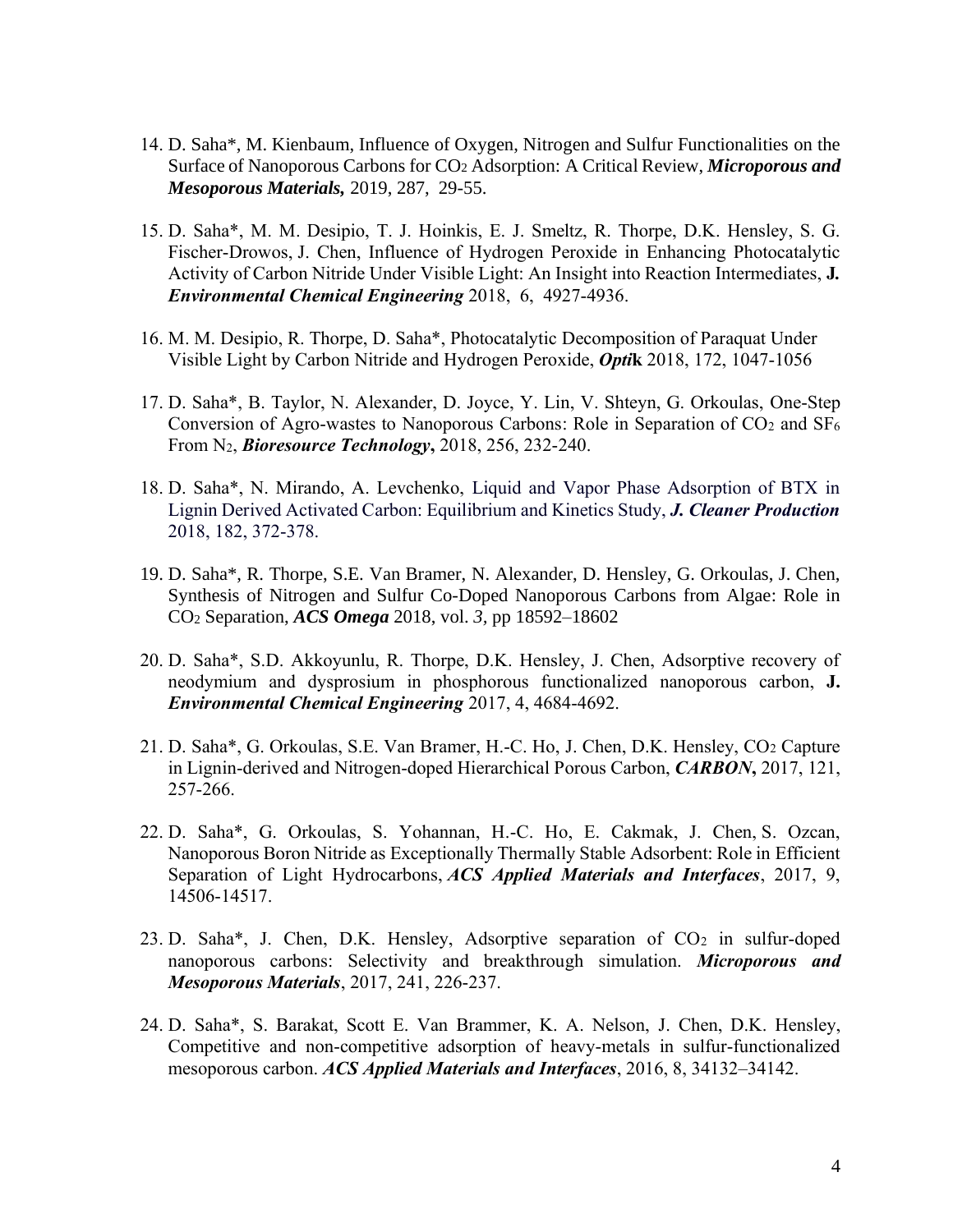- 25. D. Saha\*, H. Grappe, A. Chakraborty, G. Orkoulas, Post extraction separation, on-board storage and catalytic conversion of methane in natural gas: A review, *Chemical Reviews***,**  2016, 116, 11436–11499.
- 26. D. Saha\*, C.L. Heldt, M.F. Gencoglu, J. Chen, K.S. Vijayaragavan, A. Saskule, A study on the cytotoxicity of carbon-based materials, *Materials Science and Engineering C*, 2016, 68, 101-108.
- 27. D. Saha\*, A. Spurri, J. Chen, D.K. Helsely, Controlled release of alendronate from nitrogen-doped mesoporous carbons, *Microporous and Mesoporous Materials*, 2016, 229, 8-13.
- 28. D. Saha\*, B. Tom, T. Fieback, Characteristics of methane adsorption in micro-mesoporous carbons in low and ultra-high pressure, *Energy Technology*, 2016, 4, 1392-1400.
- 29. D. Saha\*, T. Moken, J. Chen, D. Henseley, K. Delaney, M.A. Hunt, K.A. Nelson, A. Spurri, L. Benham, R. Brice, M. Azorro, Micro-/mesoporous carbons for controlled release of antipyrine and indomethacin. *RSC Advances* 2015, 5, 23699-23707.
- 30. D. Saha\*, Yuan Lu, Karl Nelson, Jihua Chen, Soydan Ozcan, CO2, CH<sup>4</sup> and N<sup>2</sup> adsorption in Micro-mesoporous graphene, *J. Chemical and Engineering Data* 2015, 60, 2636-2645
- 31. M.F. Gencoglu, A. Spurri, M. Franko, J. Chen, D.K. Hensley, C. Heldt, D. Saha\*, Biocompatibility of soft-templated mesoporous carbons, *ACS Appl. Mater Interfaces* 2014, 6, 15068-15077.
- 32. A. K. Naskar, Z. Bi, D. Saha, M. Chi, C. A. Bridges, M. P. Paranthaman Tailored Recovery of Carbons from Waste Tires for Enhanced Performance as Anodes in Lithium-Ion Batteries, *RSC Advances* 2014, 38213-38221.
- 33. Invited Book Chapter: D. Saha\*, H. Grappe, Adsorption properties of activated carbon fibers (chapter 5) of Book Entitled as *Activated Carbon Fiber and textiles*. Invited and peer-reviewed book chapter edited by H. Chen (Woodhead publishing/Elsevier), publishing date Dec 2015.
- 34. Invited Book Chapter: D. Saha\*, R. Zacharia, A.K. Naskar, Soft-templated Mesoporous Carbons: Chemistry and Characteristics, *ACS Symposium Series*, Invited and peerreviewed book chapter edited by A.K. Naskar and Wesley P. Hoffman, Vol 1173, Chapter 4, 2014, 61-83.

#### As Postdoctoral Research Associate:

35. D. Saha, A.E. Payzant, A.S. Kumbhar, A.K. Naskar, Sustainable mesoporous carbons as storage and controlled delivery media for functional molecules, **ACS Appl. Mater. Interfaces** vol. 5, no. 12, pp 5868-5874, 2013.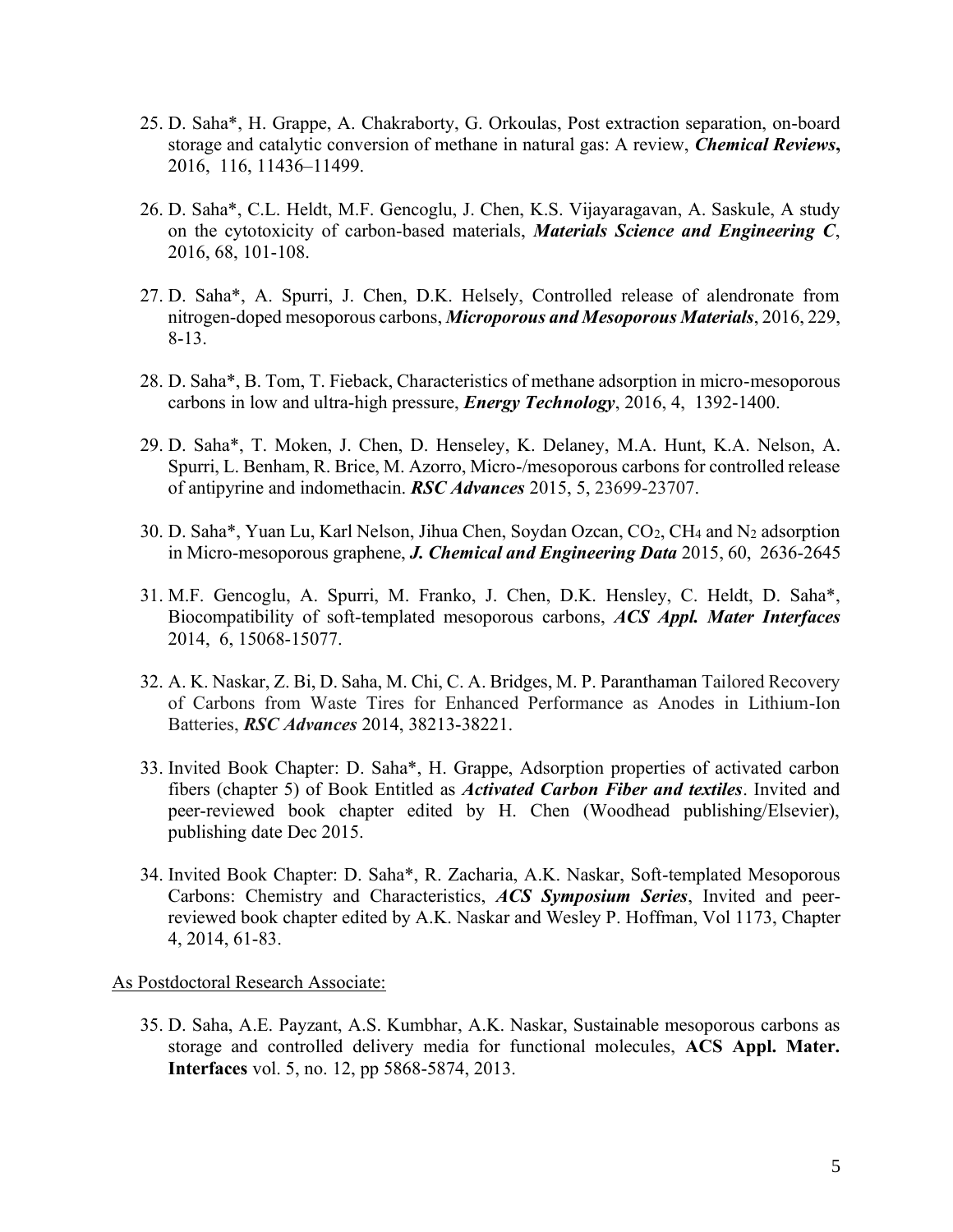- 36. N. Gallego, L. He, D. Saha, Y. Melnichenko, C. I. Contescu, Hydrogen confinement in carbon nanopores: Extreme densification at ambient temperature, **J. Am. Chem. Soc**. vol 133, no. 35, pp 13794-13797, 2011.
- 37. D. Saha\*, C.I. Contescu, N.C. Gallego, Tetrahydrofuran induced K and Li doping on to polyfurfuryl alcohol derived activated carbon: Influence in microstructure and hydrogen sorption properties, **Langmuir** Vol. 28, no. 13, pp. 5669-5677, 2012.
- 38. D. Ratnaweera, D. Saha, S.V. Pingali, N. Labbe, A.K. Naskar, M. Dadmun, The impact of lignin source on its self-assembly in solution. **RSC Adv**. Vol. 5, pp 67258-67266, 2015.
- 39. D. Saha, Y. Li, Z. Bi, J. Chen, J.K. Keum, D.K. Hensley, H.A. Grappe, H. Meyer III, S. Dai, M.P. Paranthaman, A.K. Naskar, Studies on supercapacitor electrode material from activated lignin derived mesoporous carbon material. **Langmuir**, vol 30, no. 3 pp 900-910, 2014.
- 40. D. Saha, K. E. Warren, A.K. Naskar, Soft template synthesized mesoporous carbon as potential materials for oral drug delivery, **Carbon**, vol. 71, pp 47-57, 2014.
- 41. D. Saha, K. E. Warren, A.K. Naskar, Controlled release of antipyrine from soft templated mesoporous carbon, **Microporous and Mesoporous Materials** vol 196, pp 327-334, 2014.
- 42. C. I. Contescu, D. Saha, N. Gallego, A. Kolesnikov, E. Mamontov, Restricted dynamics of molecular hydrogen confined in activated carbon nanopores, **Carbon**, vol. 50, no. 3, pp 1071-1082, 2011.
- 43. D. Saha, C.I. Contescu, N.C. Gallego, Bimodal mesoporous carbon synthesized from large organic precursor and amphiphilic tri-block copolymer, **Microporous and Mesoporous Materials** vol. 155, pp 71-74, 2012.
- 44. D. Saha, R. Zacharia, L. Lafi, D. Cossement, R. Chahine, Synthesis, characterization and hydrogen adsorption properties of metal-organic framework Al-TCBPB **Intl J. Hydrogen Energy** vol. 37, no. 6, pp 5100-5107, 2012.
- 45. D. Saha, R. Zacharia, L. Lafi, D. Cossement, R. Chahine, Synthesis, Characterization and Hydrogen adsorption on metal-organic frameworks, Al, Cr, Fe and Ga-BTB, **Chemical Engineering Journal** vol. 171, no. 2, pp 517-525, 2011.
- 46. D. Saha\*, L. He, C.I. Contescu, N.C. Gallego, Y.B. Melnichenko, Experimental evidence of super densification of adsorbed hydrogen by in-situ small-sngle neutron scattering, **MRS Proceedings**, vol. 1334, mrss11-1334-n03-n13, 2011.

As Doctoral Student: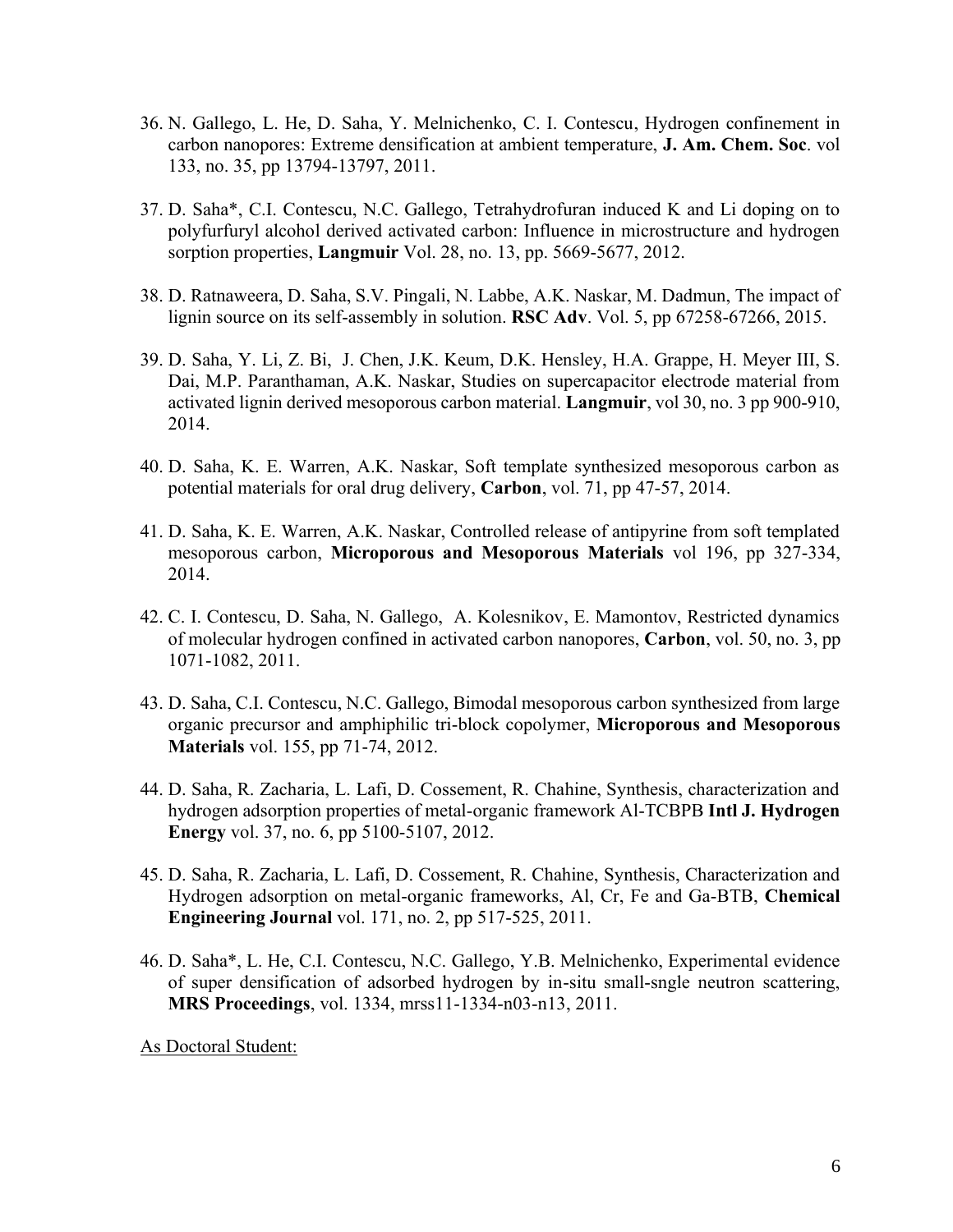- 47. D. Saha, S. Deng, Hydrogen adsorption in ordered mesoporous carbon doped with palladium, platinum, nickel and ruthenium, **Langmuir**, vol. 25, no. 21, pp. 12550-12560, 2009.
- 48. D. Saha, S. Deng, Improved kinetics of THF-H<sup>2</sup> clathrate hydrate formation in porous media, **Langmuir**, vol. 26 no. 11 pp 8414-8418, 2010.
- 49. D. Saha, S. Deng, Hydrogen adsorption on Pd and Ru doped  $C_{60}$  fullerene at an ambient temperature, **Langmuir** vol. 27, no. 11, pp 6780-6786, 2011.
- 50. D. Saha, S. Deng, Structural stability of metal-organic framework (MOF)-177, **J. Physical Chemistry Letters**, vol.1, no. 1, pp 73-78, 2009.
- 51. D. Saha, S. Deng, Hydrogen adsorption in partially truncated and open cage C<sub>60</sub> fullerene. **Carbon**, vol. 48, no. 12, 3471-3476, 2010.
- 52. D. Saha, Z. Bao, F. Jia, S. Deng, Adsorption of CO2, CH4, N2O and N<sup>2</sup> by MOF-5, MOF-177 and zeolite 5A, **Environmental Science and Technology** vol. 44 no. 5 pp 1820-1826, 2010.
- 53. D. Saha, Z. Wei, S. Deng, Equilibrium, kinetics and enthalpy of hydrogen adsorption in MOF-177. **Intl. J. Hydrogen Energy**, vol. 33, no. 24, pp. 7479-7488, 2008.
- 54. D. Saha, Z. Wei, S. Deng, Hydrogen adsorption equilibrium and kinetics in metal-organic framework (MOF-5) synthesized with DEF approach. **Separation and Purification Technology** vol. 64, no. 3. pp. 280-287, 2008.
- 55. D. Saha, S. Deng, Z. yang, Hydrogen adsorption on metal-organic framework (MOF-5) synthesized by DMF approach. **J. Porous Materials**, vol. 64, pp. 141-149, 2008.
- 56. D. Saha, S. Deng, synthesis and characterization and hydrogen adsorption in mixed crystals of MOF-5 and MOF-177. **Intl. J. Hydrogen Energy**, vol. 34, no. 6, pp. 2670-2678, 2009.
- 57. D. Saha, S. Deng, Enhanced hydrogen adsorption in ordered mesoporous carbon though clathrate formation. **Intl. J. Hydrogen Energy** vol. 34, no. 20, pp. 8583-8588, 2009.
- 58. D. Saha, S. Deng, Equilibrium and kinetics of CO2, CH4, N2O and NH<sup>3</sup> adsorption on to ordered mesoporous carbon synthesized by soft template approach **J. Colloid and Interface Science** vol. 345, no. 2, pp 402-409, 2010.
- 59. D. Saha, S. Deng, Equilibrium, kinetics and enthalpy of carbon monoxide adsorption on to MOF-5, MOF-177, zeolite 5A and 13X. **Journal of Chemical and Engineering Data** vol. 54, no. 8, pp. 2245-2250, 2009.
- 60. D. Saha, Z. Wei, S. Velluri, S. Deng, Hydrogen adsorption in ordered mesoporous carbon synthesized by soft template approach. **J. Porous Media** vol. 13, no. 1, pp 39-50, 2008.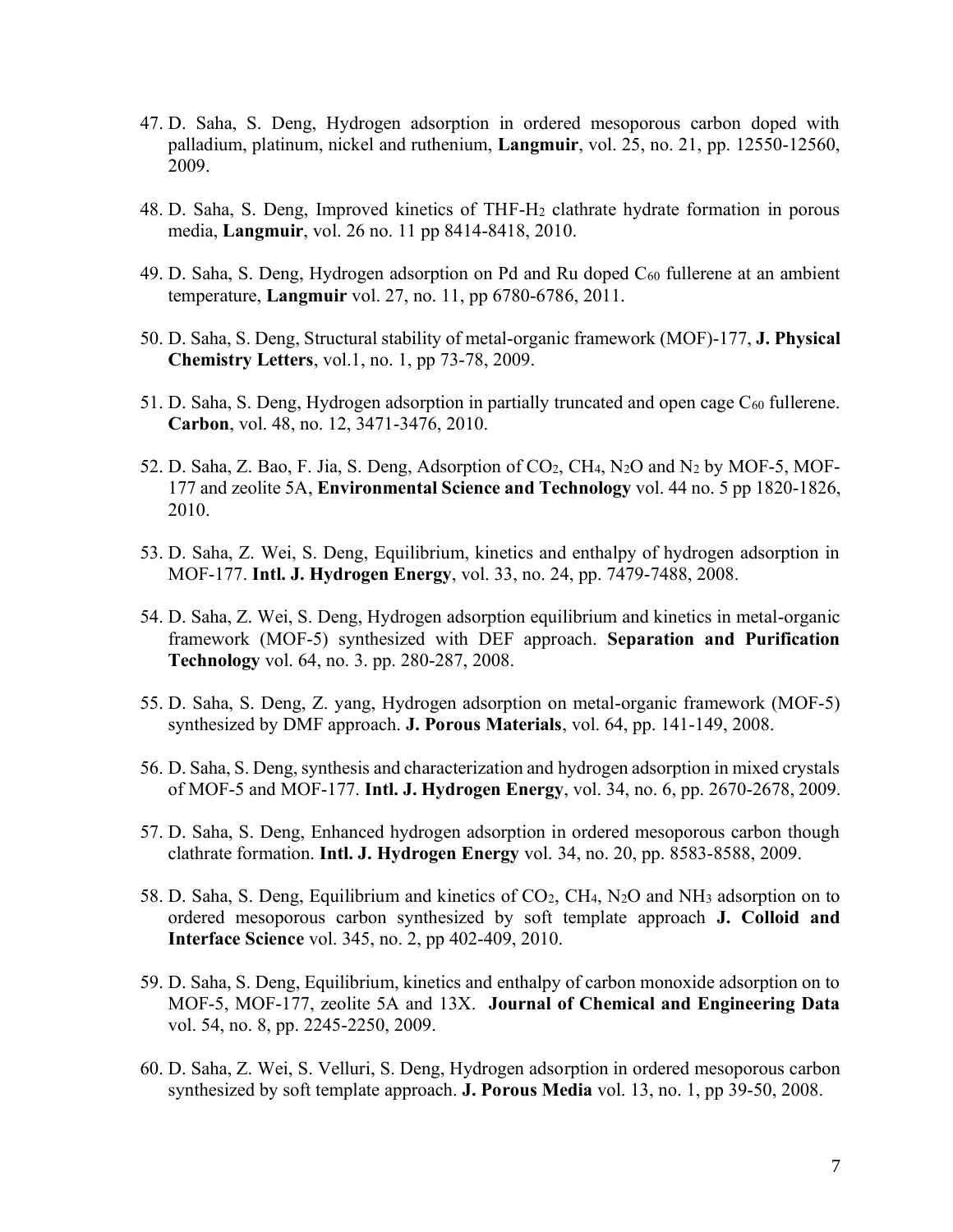- 61. D. Saha, S. Deng, Ammonia adsorption and its effects on framework stability of MOF-5 and MOF-177, **J. Colloid and Interface Science**, vol. 348, no. 2, pp. 615-620, 2010.
- 62. L. Camacho, A. Torres, D. Saha, S. Deng, Adsorption Equilibrium and Kinetics of Fluoride on Sol-Gel Derived Activated Alumina Adsorbents, **J. Colloid and Interface Science**, vol. 349, no. 1, pp. 307-313, 2010.
- 63. D. Saha\*, S. Deng, Characteristics of ammonia adsorption on activated alumina, **J. Chemical Engg. Data**, vol. 55, no. 12, pp. 5587-5593, 2010.
- 64. D. Saha,\* S. Deng, Equilibrium, kinetics and Enthalpy of nitrous oxide adsorption on to zeolite 4A and 13X, **J. Chemical Engg. Data**, vol . 55, no. 9, pp 3312-3317, 2010.
- 65. D. Saha, S. Deng, Hydrogen adsorption on metal-organic framework MOF-177, **Tsinghua Science and Technology** vol. 15, no. 4, 363-376, 2010.
- 66. J. Wei, Y. Huang, S. Deng, D. Saha, Y. Liu, Q. Rena, Study on alcholysis of isoflavone catalyzed by ionic liquids, **Reaction Kinetics Catalysis Letters**, vol. 95, no. 2, pp. 257- 264, 2008.

As Master's Student:

- 67. D. Saha\*, Prediction of mass transfer coefficient in rotating bed contactor (Higee) using artificial neural network. **Heat and Mass Transfer** vol. 45, no. 4, pp. 451-457 2008.
- 68. D. Saha\*, A. Bhowal, Artificial neural network modeling of fixed bed biosorption using radial basis approach. **Heat and Mass Transfer**, vol. 46, no. 4, pp 431-436, 2009.
- 69. D. Mondal, D. Saha, A. Bhowal, S. Datta, Mass transfer characteristics in extraction by emulsion liquid membrane system-immobilized emulsion phase. **Indian J. Chemical Technology**, vol.15, pp 113-117. March 2008.

## **U.S. Patent**

• A.K. Naskar and D. Saha, Lignin derived porous carbon composition, method of preparation, and use thereof. U.S. Patent Filed; Application No. 13/766,292, 2013.

## **Invited Book Chapters**

- D. Saha and S. Deng, 'Self-Assembled Ordered Mesoporous Carbon: synthesis, characterization and applications' pp 509-538, invited chapter in book entitled "Activated Carbon: Classifications, Properties and Applications", Nova publishers, 2011.
- D. Saha\*, R. Zacharia, A.K. Naskar, Soft-templated Mesoporous Carbons: Chemistry and Characteristics, ACS Symposium Series, Invited and peer-reviewed book chapter edited by A.K. Naskar and Wesley P. Hoffman, Vol 1173, Chapter 4, 2014, 61-83.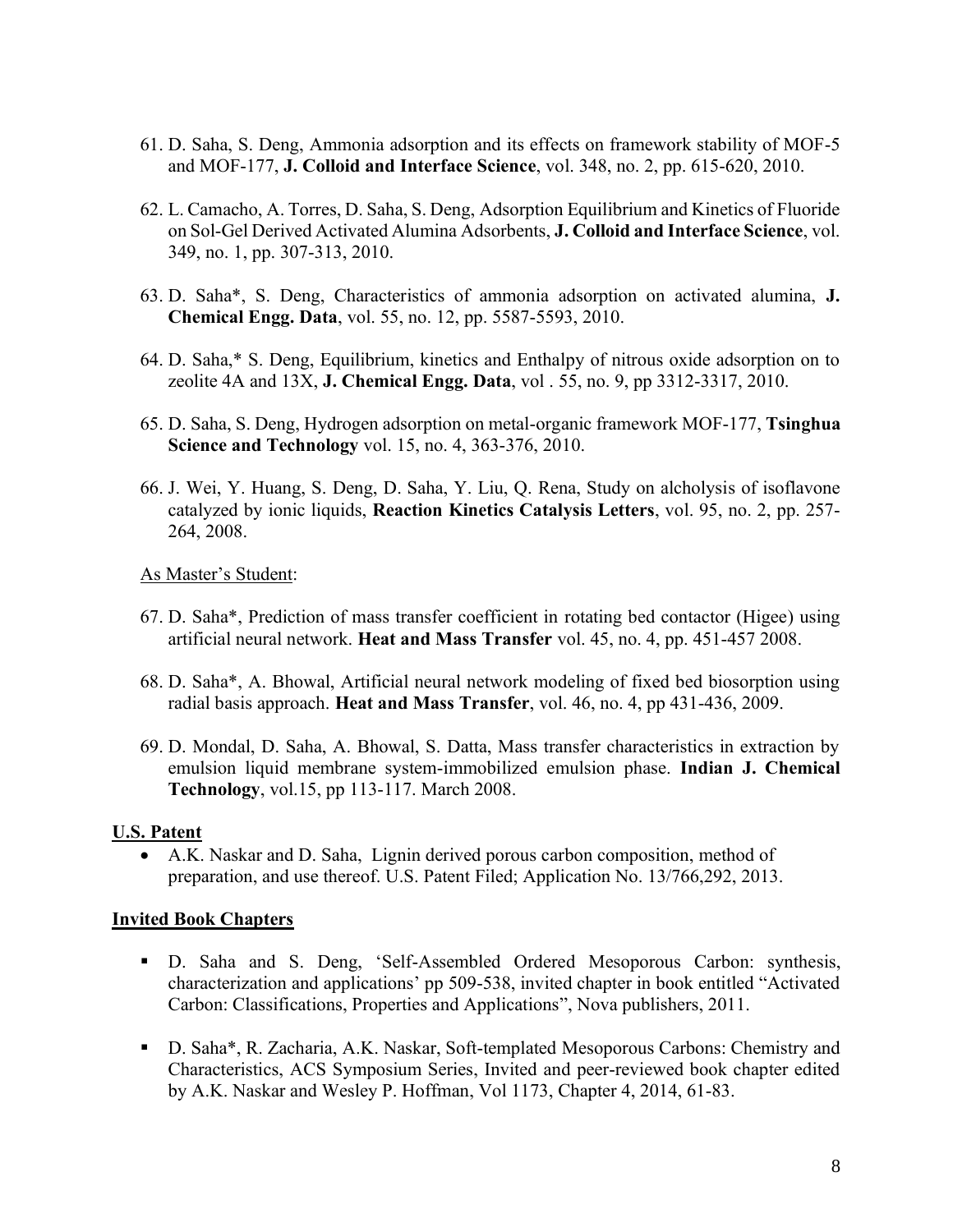▪ D. Saha, H. Grappe, Adsorption properties of activated carbon fibers (chapter 5) of Book Entitled as Activated Carbon Fiber and textiles. Invited book chapter edited H. Chen (Woodhead publishing/Elsevier), expected publishing date Dec 2015.

## **Conference Presentations**

#### **As Faculty from Widener University, (Aug 2013-current):**

- 1. D. Saha, J. Leplatt, Z. Smith, Photocatalytic Removal of Waterborne Pollutants By Electrospun Nanofibers of Graphitic Carbon Nitride and Titanium Nitride, **AIChE annual meeting** 2021, Boston, Nov 7-19.
- 2. D. Saha, M. Comroe, Ethylene from OCM Reaction By Cu(I)-Doped Mesoporous Carbon **AIChE annual meeting** 2021, Boston, Nov 7-19.
- 3. D. Saha. G. DeLuca, Paraffin-Olefin Separation By Ag(I)-Doped Nanoporous Carbons: Experiment and Computation **AIChE annual meeting** 2021, Boston, Nov 7-19.
- 4. D. Saha, T. J. Hoinkis, Electrospun Nanofibers of Graphitic Carbon Nitride: Role in Environmental Remediation, **ChemCYS,** Blanckenberge, Belgium, February 2020.
- 5. D. Saha, B. Toof, Separation of Light Olefin and Paraffins by Ag(I) Grafted Nanoporous Carbons, **ChemCYS,** Blanckenberge, Belgium, February 2020.
- 6. D. Saha, C.E. Unsworth, DNA grafted Mesoporous carbon: A Novel Sorbent for the Separation of Rare Earth Elements, **ChemCYS,** Blanckenberge, Belgium, February 2020.
- 7. D. Saha, Phosphorous-doped Nanoporous Carbons for Adsorption of Rare Earth Elements, **The World Conference on Carbon**, 2019, Lexington, KY July 14-19.
- 8. D. Saha, Photocatalytic Inactivation of Antibiotic Resistance Genes by Nanocomposites of Carbon Nitride, **The World Conference on Carbon**, 2019, Lexington, KY July 14-19.
- 9. D. Saha, M.M. Desipio, Role of 3D Printed and LED-Driven Photostation in Photocatalytic and Photo-Fenton Activity of Iron Oxide Doped Graphitic Carbon Nitride, **AIChE annual meeting**, Orlando, FL, Nov 08-Nov 11, 2019.
- 10. D. Saha, S.D. Akkoyunlu, Adsorption of Rare Earth Elements in Phosphorous Functionalized Nanoporous Carbon, **AIChE annual meeting**, Pittsburgh, PA, Oct 28-Nov 02, 2018.
- 11. D. Saha, M.M. Desipio, Enhancement of Photocatalytic Activity of Carbon Nitride By Hydrogen Peroxide Under Visible Light: A Closer Inspection on Reaction Intermediates, **AIChE annual meeting**, Pittsburgh, PA, Oct 28-Nov 02, 2018.
- 12. G. Orkoulas, D. Saha, Modeling and Simulation of Multicomponent Adsorption Columns, **AIChE annual meeting**, Pittsburgh, PA, Oct 28-Nov 02, 2018.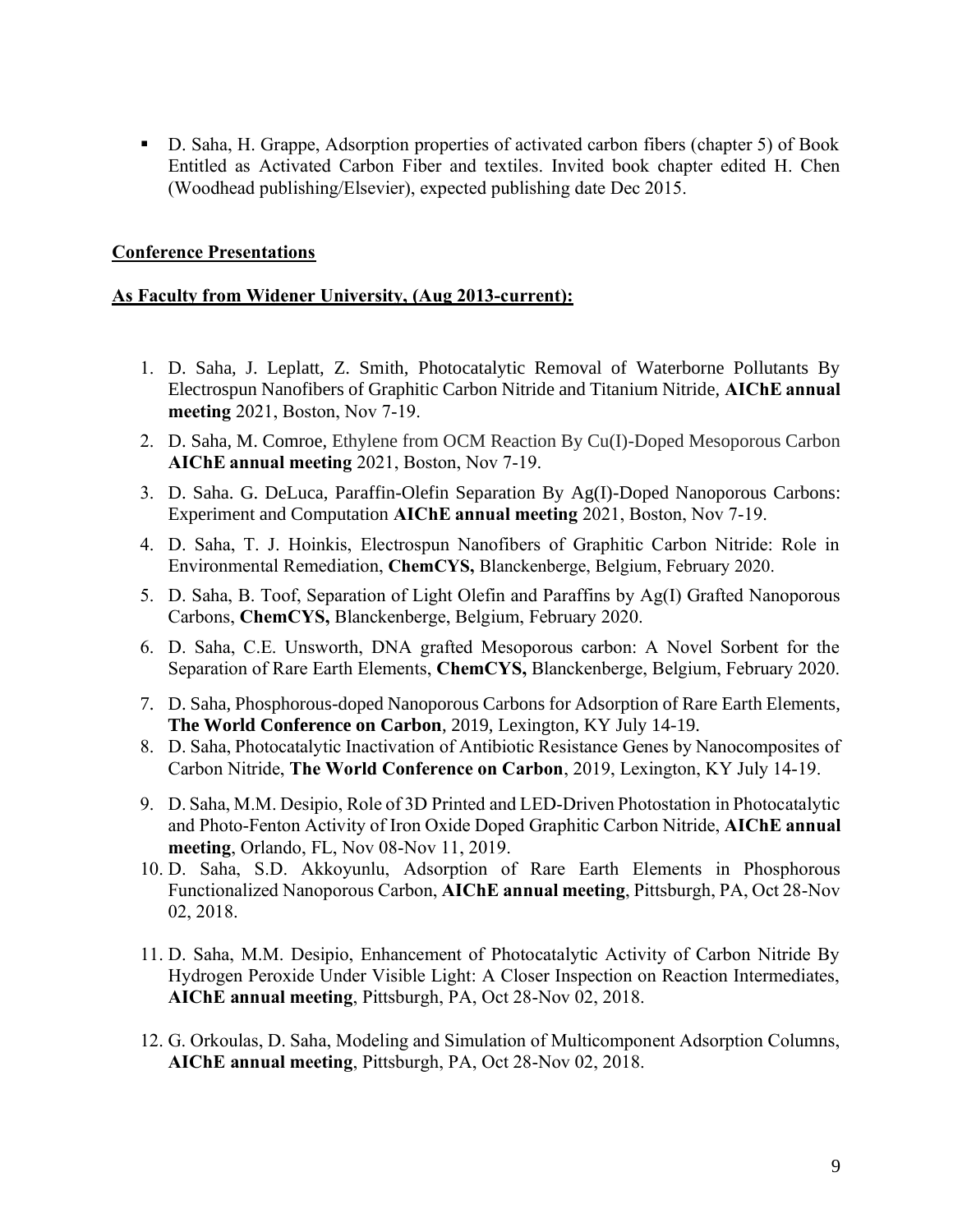- 13. D. Saha, G. Orkoulas, CO<sup>2</sup> capture in Nitrogen-Doped Porous Carbons Synthesized from Biomass, **AIChE annual meeting**, Minneapolis, MN, Oct 29-Nov 03, 2017.
- 14. G. Orkoulas, D. Saha, Multiscale Modeling of the Breakthrough Behavior of Adsorption Columns, **AIChE annual meeting**, Minneapolis, MN, Oct 29-Nov 03, 2017.
- 15. D. Saha, G. Orkoulas, S. Yohannan, Nanoporous Boron Nitride: Synthesis, Stability and Gas Separation Characteristics, **AIChE annual meeting**, San Francisco, CA, Nov 13-18, 2016.
- 16. D. Saha, S. Barakat, Scott E. Van Brammer, Adsorption of Heavy-Metals in Sulfur-Functionalized and Highly Ordered Mesoporous Carbons, **AIChE annual meeting**, San Francisco, CA, Nov 13-18, 2016.
- 17. D. Saha, T. Fieback, Porous Carbons for Adsorbed Natural Gas (ANG) Revisited: Methane Adsorption in Low and Ultra-High Pressure, **AIChE annual meeting**, San Francisco, CA, Nov 13-18, 2016.
- 18. D. Saha, Mesoporous carbons as novel materials for passive drug delivery**,** Poster presentation in **The World Conference on Carbon**, The Penn Stater Conference, Center Hotel, State College, Pennsylvania, USA, July 10-15, 2016
- 19. D. Saha, Sulfur-doped micro-mesoporous carbons for CO<sup>2</sup> separation, Poster presentation in **The World Conference on Carbon**, The Penn Stater Conference, Center Hotel, State College, Pennsylvania, USA, July 10-15, 2016
- 20. D. Saha, Role of nanoporous carbons in controlled release of drugs, **AIChE annual meeting** 2015, Salt Lake City, UT Nov 8-13.

Previous Presentations

- 1. D. Saha, Y. Li, M.P. Paranthaman, S. Dai, A.K. Naskar, Lignin derived mesoporous carbons for Ultracapacitor electrode material, Electrochemical Energy Storage, Materials, Modeling and Devices I, AIChE annual Meeting 2014, Atlanta, GA, Nov 16-21.
- 2. D. Saha, A.K. Naskar, Structure and properties of phenolic resin-derived mesoporous carbons,  $11<sup>th</sup>$  conference on fundamentals of Adsorption (FOA-11), International Adsorption Society (IAS), Baltimore. MD, May 19-24.
- 3. D. Saha, M.A. Hunt, T. Saito, S. Ozcan, E.A. Payzant, A.K. Naskar, Microstructues of lignin-derived carbon fibers, Division of polymer chemistry, ACS Spring Meeting, New Orleans, LA, April 7-11, 2013.
- 4. D.R. Ratnaweera, D. Saha, S.V. Pingali, A.K. Naskar, M. Dadmun, Self-assembly of lignin molecules in solution, Division of polymer chemistry, ACS Spring Meeting, New Orleans, LA, April 7-11, 2013.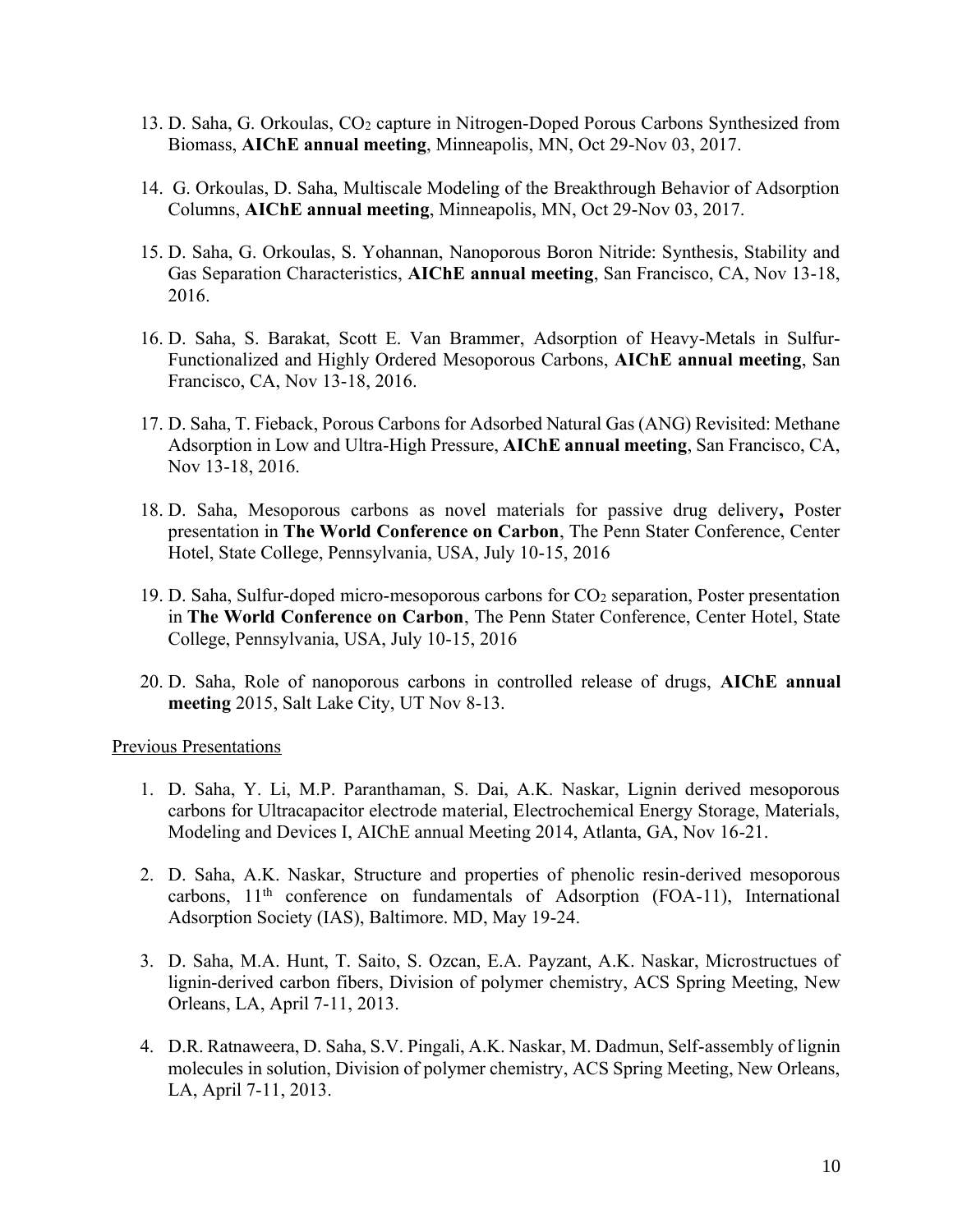- 5. D. Saha, E.A. Payzant, A.S. Kumbhar, A. K. Naskar, Synthesis of porous carbon from renewable precursor, Division of polymer chemistry, ACS Spring Meeting, New Orleans, LA, April 7-11, 2013.
- 6. D.R. Ratnaweera, N. Henry, D. Saha, A.K. Naskar, M. Dadmun, Neutron scattering studies of renewable materials for carbon fiber fabrication, Division of polymer chemistry, ACS Spring Meeting, New Orleans, LA, April 7-11, 2013.
- 7. D. Saha, E.A. Payzant, A.K. Naskar, Small-Angle X-ray Scattering (SAXS) of investigation of porous monolithic carbons from phenolic precursor, Plenary sessions on fundamentals and applications of adsorption and ion exchange. AIChE annual meeting, Pittsburgh, PA, Oct 28-Nov 02, 2012.
- 8. D. Saha, C.I. Contescu, L. He, Y.B. Melnichenko, N.C. Gallego, E. Mamontov, A. I. Kolesnikov, Phase behavior and hydrogen adsorbed in activated carbon nanopores: A Neutron scattering investigation, Plenary session II on fundamentals of adsorption and ion exchange, AIChE annual meeting, Minneapolis, MN, Oct 16-21, 2011.
- 9. D. Saha, R. Zacharia, L. Lafi, D. Cossement, R. Chahine, Hydrogen adsorption properties of metal-organic framework, Al-TCBPB, Application of adsorption in fuel cells, AIChE annual meeting, Minneapolis, MN, Oct 16-21, 2011.
- 10. D. Saha, L. He, N. C. Gallego, Y. B. Melnichenko, C.I. Contescu, Experimental evidence of super densification of adsorbed hydrogen by in-situ small angle neutron scattering (SANS), MRS spring meeting, San Francisco, April 25-29, 2011.
- 11. D. Saha, C.I. Contescu, E. Mamontov, A. I. Kolesnikov, N.C. Gallego, Dynamics of hydrogen adsorbed in microporous carbon by quasielastic neutron scattering (QENS) studies, MRS spring meeting, San Francisco, April 25-29, 2011.
- 12. D. Saha, S. Deng, Hydrogen sorption properties of Pd-C<sup>60</sup> and Ru-C<sup>60</sup> complex at ambient temperature. Paper 717d, Adsorption process in energy in applications, AIChE Annual meeting, Salt Lake City, Nov. 7-12, 2010.
- 13. D. Saha, S. Deng, Hydrogen storage through clathrate hydrate formation in porous media, paper 165d, Plenary on Fundamentals and applications of adsorption and ion exchange II, AIChE Annual meeting, Nashville, Nov 8-13, 2009.
- 14. C.I. Contescu, N. C. Gallego, D. Saha, L. He, E. Mamontov, A. I. Kolesnikov, Y. B. Melnichenko, "Phase Behavior and Dynamics of Hydrogen Confined in Activated Carbon Nanopores", invited feature oral presentation, CESEP '11 (Carbons for Energy Storage/Conversion and Environment Protection), Vichy, France, September 25-29, 2011.
- 15. N.C. Gallego, C.I. Contescu, D. Saha, L. He, E. Mamontov, A.I. Kolesnikov, Y. B. Melnichenko, "SANS and QENS studies of phase behavior and dynamics of hydrogen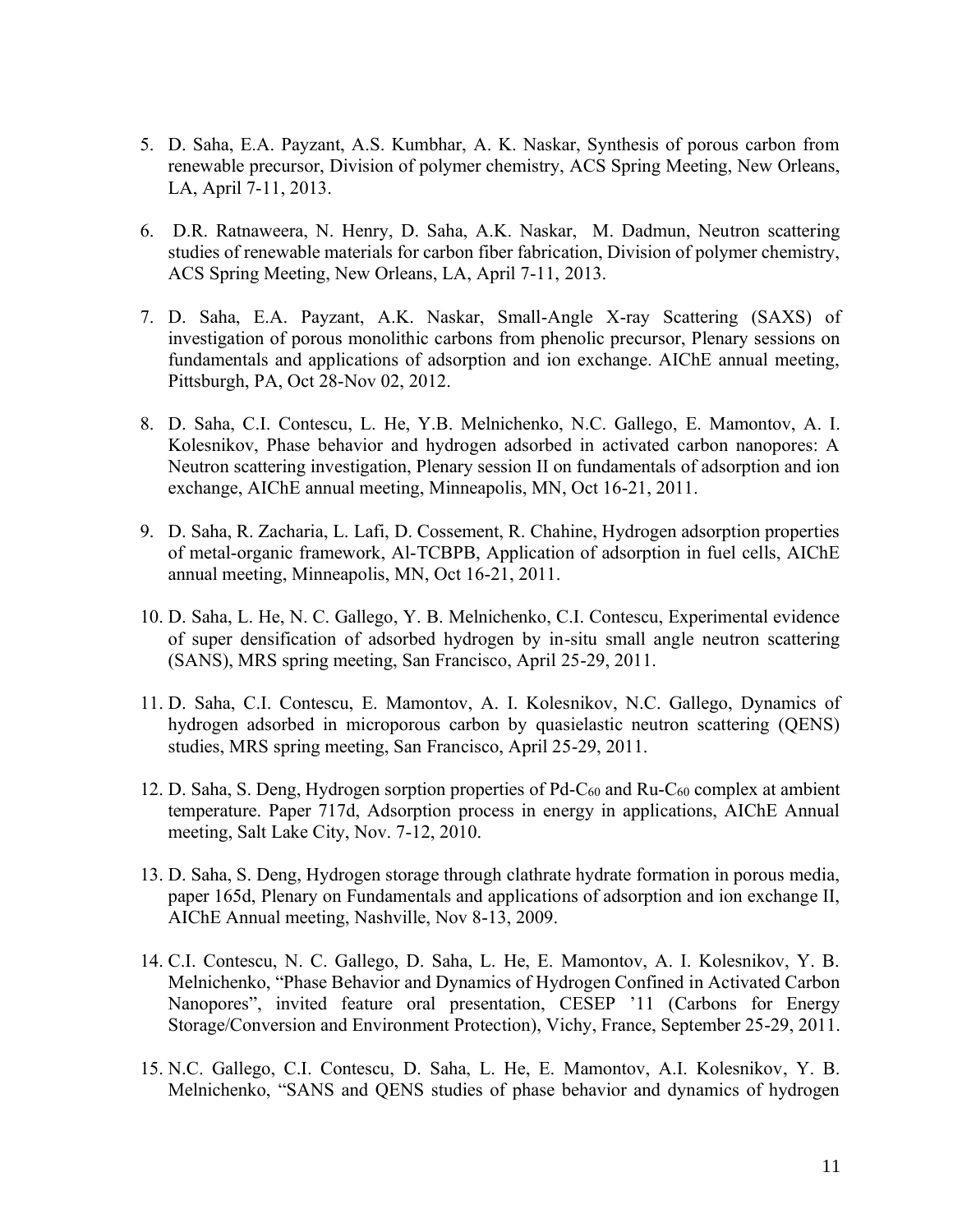confined in carbon nanopores", Neutron and X-ray scattering studies of advanced materials V: Centennial, TMS-2012 Meeting, Orlando, Florida, March 11-16, 2012.

- 16. D. Saha, S. Deng, Adsorption equilibria and kinetics of carbon monoxide on zeolite 5A, 13X, MOF-5 and MOF-177, paper 308a, Experimental methods in adsorption, AIChE Annual meeting, Nashville, Nov 8-13, 2009.
- 17. D. Saha, S. Deng, Hydrogen adsorption properties and structural stability of metal-organic framework (MOF)-177, Paper 311c, Plenary on Fundamentals and applications of adsorption and ion exchange II, AIChE Annual meeting, Philadelphia, Nov 16-21, 2008.
- 18. D. Saha, S. Deng, Adsorption and diffusion of gases in MOF-5, MOF-177 and zeolite 5A, Paper 132b, Applications of Adsorption and Ion Exchange, AIChE Annual meeting, Philadelphia, Nov 16-21, 2008.
- 19. D. Saha, Z. Yang, S. Deng, Adsorption, equilibrium and kinetics of hydrogen in metalorganic framework (MOF)-5, Papers 255b, New Applications of adsorption, AIChE Annual Meeting, Salt lake city, Nov 4-9, 2007.
- 20. D. Saha, S. Deng, Enhanced hydrogen adsorption by metal-doped ordered mesoporous carbon. 8th world congress of chemical engineering, Montreal, Canada, Aug 23-27, 2009.
- 21. D. Saha, D. Mondal, A. Bhowal, S. Datta, Mass transfer in extraction by ELM with immobilized emulsion phase. 8<sup>th</sup> world congress of chemical engineering, Montreal, Canada, Aug 23-27, 2009.
- 22. D. Saha, Z. Yang, S. Deng, Adsorption Equilibrium and Kinetics of H<sup>2</sup> in Metal Organic Frameworks (MOF)-5" Paper-235, presented at Nanoelectronic Devices for Defense and Security, Arlington, Virginia, USA, June 18-21, 2007.
- 23. D. Saha, V. Chaitanya, S. Deng, Hydrogen adsorption in ordered mesoporous carbon doped with Pd, Pt, Ru and Ni, 17<sup>th</sup> Annual International conference on composites/nanoengineering (ICCE-17), 7/26-1/8, 2009, Hawaii, USA.
- 24. D. Saha, S. Deng, Hydrogen adsorption on partially truncated  $C_{60}$  fullerene molecules,  $10^{th}$ International conference on fundamentals of adsorption, International Adsorption Society, Kyoto, Japan, March 23-28, 2010.
- 25. D. Saha, S. Deng, V. Upadhyayula, G. Smith, M. Mitchell, Adsorption of E. Coli and Staphylococcus Aureus on carbon nanotubes, New Mexico Water Research symposium, Soccoro, 2008.
- 26. D. Saha, S. Deng, Hydrogen capture by the formation of clathrates hydrates on to porous media, University Research Council fair, 2009, New Mexico State University, USA.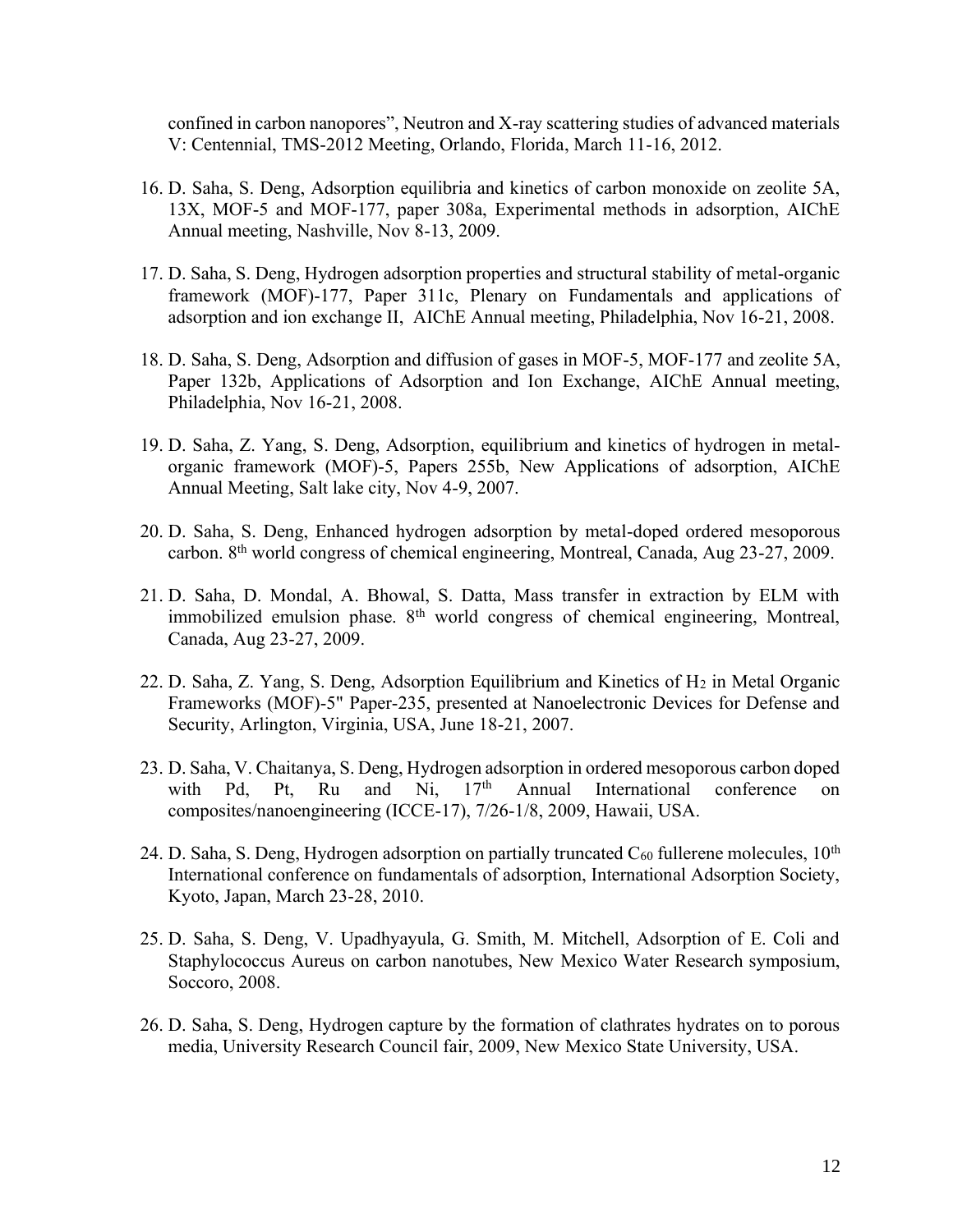- 27. D. Saha, S. Deng, Exceptional hydrogen capacity of MOF-177 for PEM fuel cell driven automobiles, Graduate research and arts symposium 2008, New Mexico State University, USA.
- 28. D. Saha, S. Deng, MOF-177: Promising candidate of hydrogen storage for fuel cell driven automobiles, University Research Council fair, 2008, New Mexico State University, USA.
- 29. D. Saha, Z. Yang, S. Deng, Adsorption equilibrium and kinetics of  $H_2$  in metal-organic framework (MOF)-5, University Research Council fair, 2007, New Mexico State University, USA.
- 30. D. Saha, Ordered Mesoporous Carbon: Ideal adsorbents for carbon dioxide, methane, nitrous oxide and ammonia. Graduate research and arts symposium 2009, New Mexico State University, USA.

#### **Professional Activities Session Chair:**

- Session co-chair (AIChE fall meeting 2011): Applications of adsorption in fuel cells
- Session chair (AIChE fall meeting 2012): Adsorbent materials for sustainable energy
- Session chair (AIChE fall meeting 2013): Experimental methods in adsorption
- Session chair (AIChE fall meeting 2014): Adsorbent materials for sustainable energy
- Session Chair (AIChE fall meeting 2015): Adsorbent materials
- Session Chair (AIChE fall meeting 2016): Adsorbent materials
- Session Chair (AIChE fall meeting 2017): Adsorbent materials
- Session Chair (AIChE fall meeting 2018): Adsorbent materials
- Session Co-Chair (AIChE fall meeting 2019): Adsorbent materials
- Session Co-Chair (AIChE fall meeting 2020): Adsorption materials
- **Example 1** Session Chair (AIChE fall meeting 2021): Adsorbent materials for sustainability

## **Referee of peer reviewed journals:**

- Royal Society of Chemistry: Chemical Communication; Journal of Materials Chemistry; Journal of Materials Chemistry A, RSC Advances; Dalton Transactions, Energy and Environmental Science, New Journal of Chemistry
- **EXECUTE:** American Chemical Society: Industrial Engineering and Chemistry Research; Journal of Chemical Physics Letters, ACS Applied Materials and Interfaces, Journal of Chemical and Engineering Data, Journal of Physical Chemistry C, JACS
- **Elsevier: Chemical Engineering Journal, Chemical Physics Letters, International Journal of** Hydrogen Energy, Fuel, Powder Technology, Separation and Purification Technology, Carbon, European Journal of pharmaceuticals and biopharmaceuticals, European Journal of pharmaceutical Sciences, Applied Energy,
- Wiley-VCH: Zeitschrift für Anorganische und Allgemeine Chemie (Zaac), AIChE J.